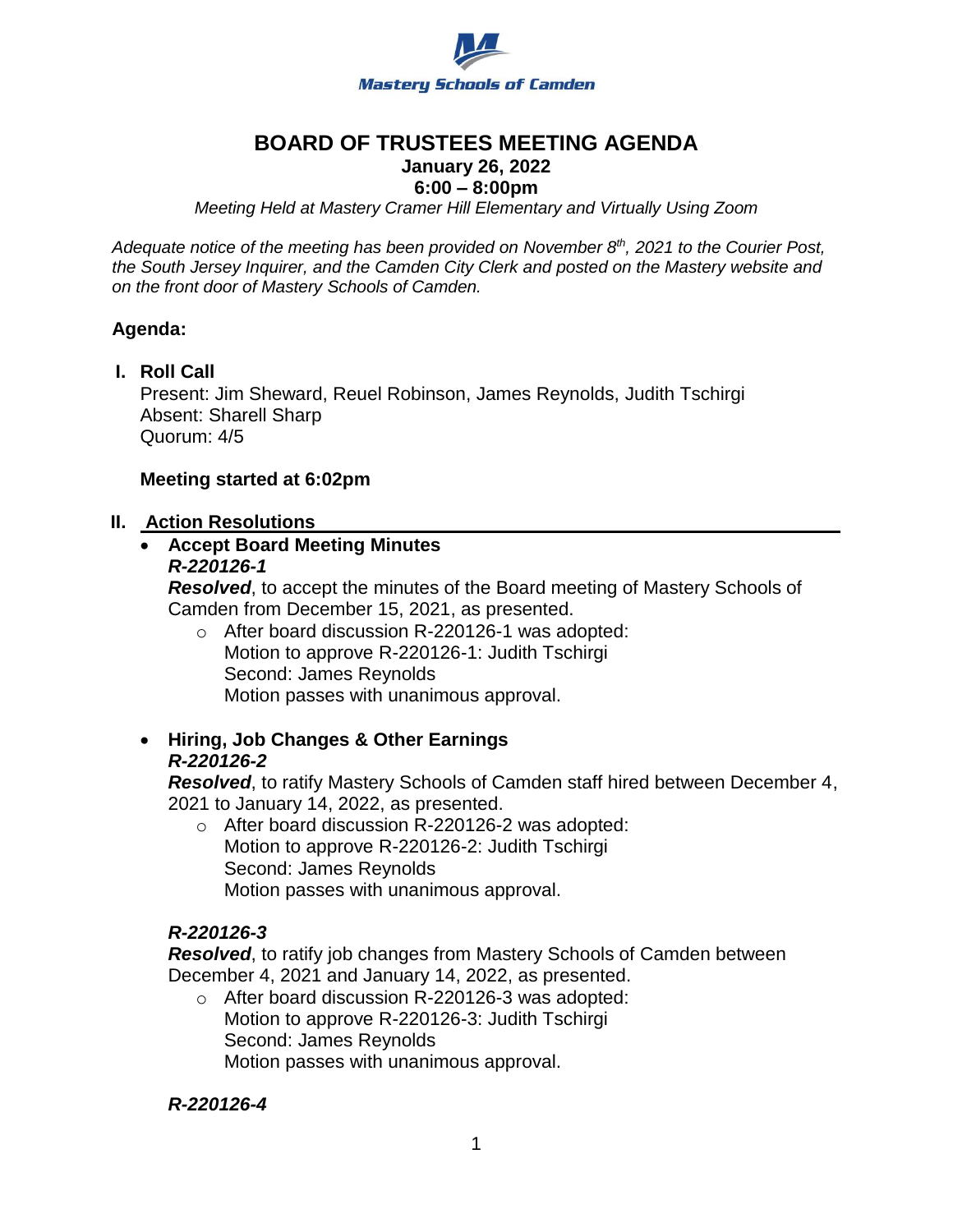

*Resolved*, to ratify the \$235,869 of "other earnings" compensation paid during December 2021 for Mastery Schools of Camden staff, as presented.

o After board discussion R-220126-4 was adopted: Motion to approve R-220126-4: Judith Tschirgi Second: James Reynolds Motion passes with unanimous approval.

#### **III. Finance (Yonca Agatan)**

#### *R-220126-5*

*Resolved*, that the Mastery Schools of Camden Board of Trustees ratifies the payroll in the amount of \$1,340,343, including \$36,325 in retention incentives, for December 10, 2021 and \$1,179,714, including \$36,741 in retention incentives, for December 24, 2021.

o After board discussion R-220126-5 was adopted: Motion to approve R-220126-5: Judith Tschirgi Second: James Reynolds Motion passes with unanimous approval.

# *R-220126-6*

*Resolved*, to approve payment of \$3,020,836 for operating expenses as detailed in the invoices listing.

o After board discussion R-220126-6 was adopted: Motion to approve R-220126-6: Judith Tschirgi Second: James Reynolds Motion passes with unanimous approval.

# *R-220126-7*

*Resolved*, to ratify execution of contracts with vendors for services to Mastery Schools of Camden as presented below:

| <b>Contractor / Service Provider</b> | <b>Description of Services</b>         | <b>Term of Contract</b>         | <b>Contract Amount</b>                                                 |
|--------------------------------------|----------------------------------------|---------------------------------|------------------------------------------------------------------------|
| <b>Ellevation Inc.</b>               | ELL progress monitoring and strategies | 1/1/2022-12/31/2024             | \$50,142 (\$27,059 in FY22)                                            |
|                                      | Isoftware                              |                                 |                                                                        |
| Tara Towson                          | Temp Paraprofessional services -       | 12/15/2021-12/23/2021 \$30/Hour |                                                                        |
|                                      | MgGraw                                 |                                 |                                                                        |
| Burn-In Mindset                      | MO Teacher Coaching                    |                                 | 12/13/2021-Completion \$3,000-\$5,000 (\$1,000 per teacher, minimum 3) |
|                                      |                                        |                                 |                                                                        |
| Burn-In Mindset                      | <b>CH Teacher Coaching</b>             |                                 | 12/09/2021-Completion \$3,000-\$5,000 (\$1,000 per teacher, minimum 3) |
| <b>IPennsauken School District</b>   | Approved Private School programming    | 9/9/2021-6/30/2022              | \$28,694 (\$159.41 Per Diem)                                           |
|                                      | at Pennsauken High School              |                                 |                                                                        |
|                                      |                                        |                                 |                                                                        |
| Union County Educational             | Approved Private School programming    | 9/1/2021-6/30/2022              | \$58,540 (\$325.22 Per Diem)                                           |
| Services Commission                  | at Lamberts Mill Academy               |                                 |                                                                        |

o After board discussion R-220126-7 was adopted: Motion to approve R-220126-7: Judith Tschirgi Second: James Reynolds Motion passes with unanimous approval.

## *R-220126-8*